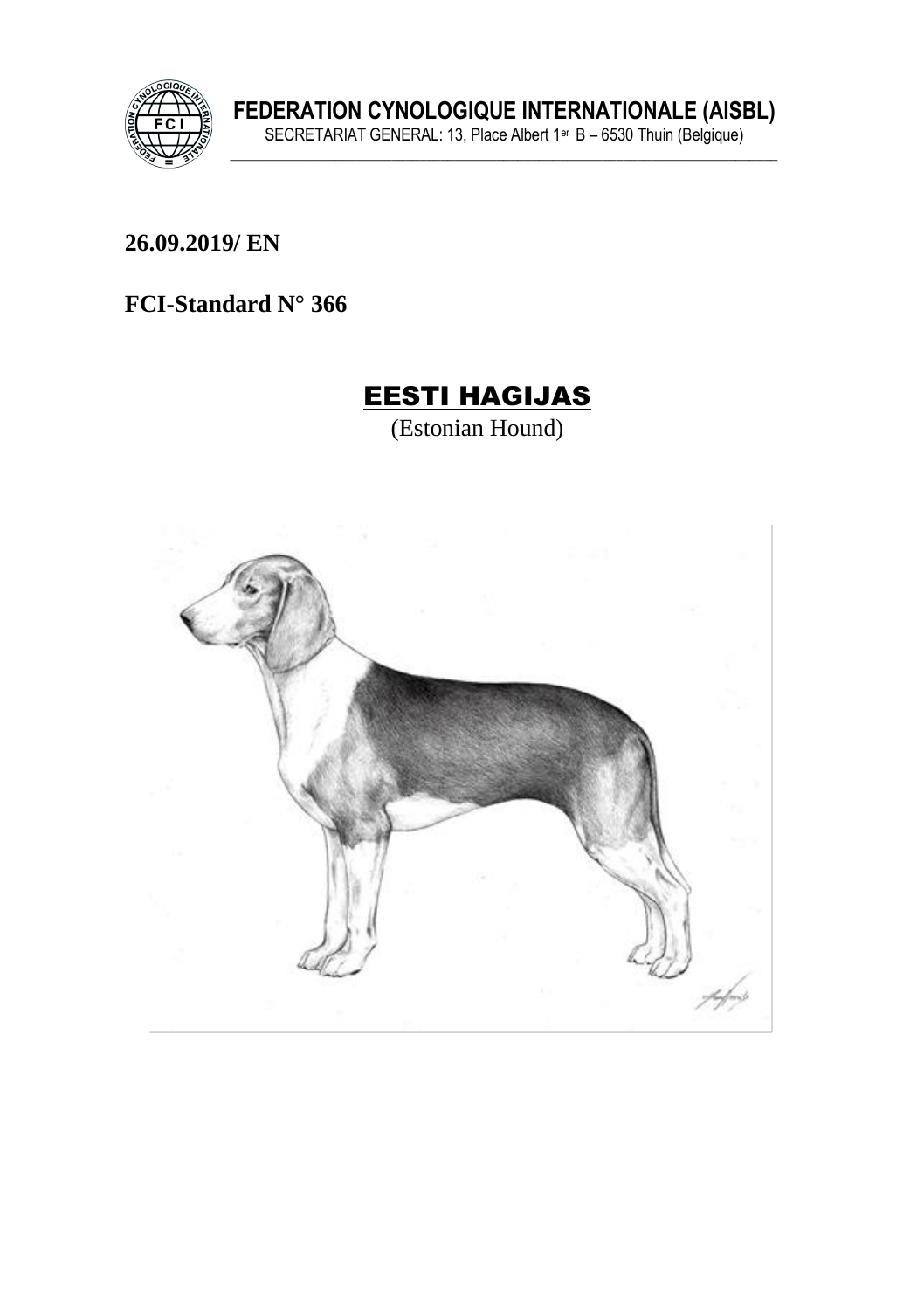**TRANSLATION**: Maris Siilmann and Katrin Raie. Revised by Renée Sporre-Willes. Official language (EN).

**ORIGIN**: Estonia.

#### **DATE OF PUBLICATION OF THE OFFICIAL VALID STANDARD**: 04/09/2019.

**UTILIZATION**: Scent hound used for hunting the hare, fox and lynx.

FCI-CLASSIFICATION: Group 6 Scent hounds and related breeds. Section 1.2 Medium-sized Hounds. With working trial.

**BRIEF HISTORICAL SUMMARY**: Like with many Scandinavian scent hound breeds, the East- and West European as well as British scent hound breeds form the base of Estonian Hound breed. Significant measure in breed development was a lower height at the withers to protect the bovine animals and to prevent from big hounds that might track game too fast. Thousands of hounds were summoned, evaluated and registered to be called the Estonian Hound, as the breed standard was officially approved in 1954.

**GENERAL APPEARANCE**: Proportionate hound of medium size, strong and dry build. Strong bone, feet and well-developed muscles. The white markings are clearly visible and help to see the dog better when working in the field. Sexual dimorphism is well defined.

**IMPORTANT PROPORTIONS**: Length of body exceeds clearly the height at the withers. Females can be slightly longer than males. Length of legs is about 50% of the height at the withers.

**BEHAVIOUR/TEMPERAMENT**: Even-tempered, agile and friendly. Very well-developed sense of scent and detection of game and a pronounced passion for hunting guarantee good results in finding prey and tracking in difficult terrain. Resonant voice helps to locate the dog at long distance.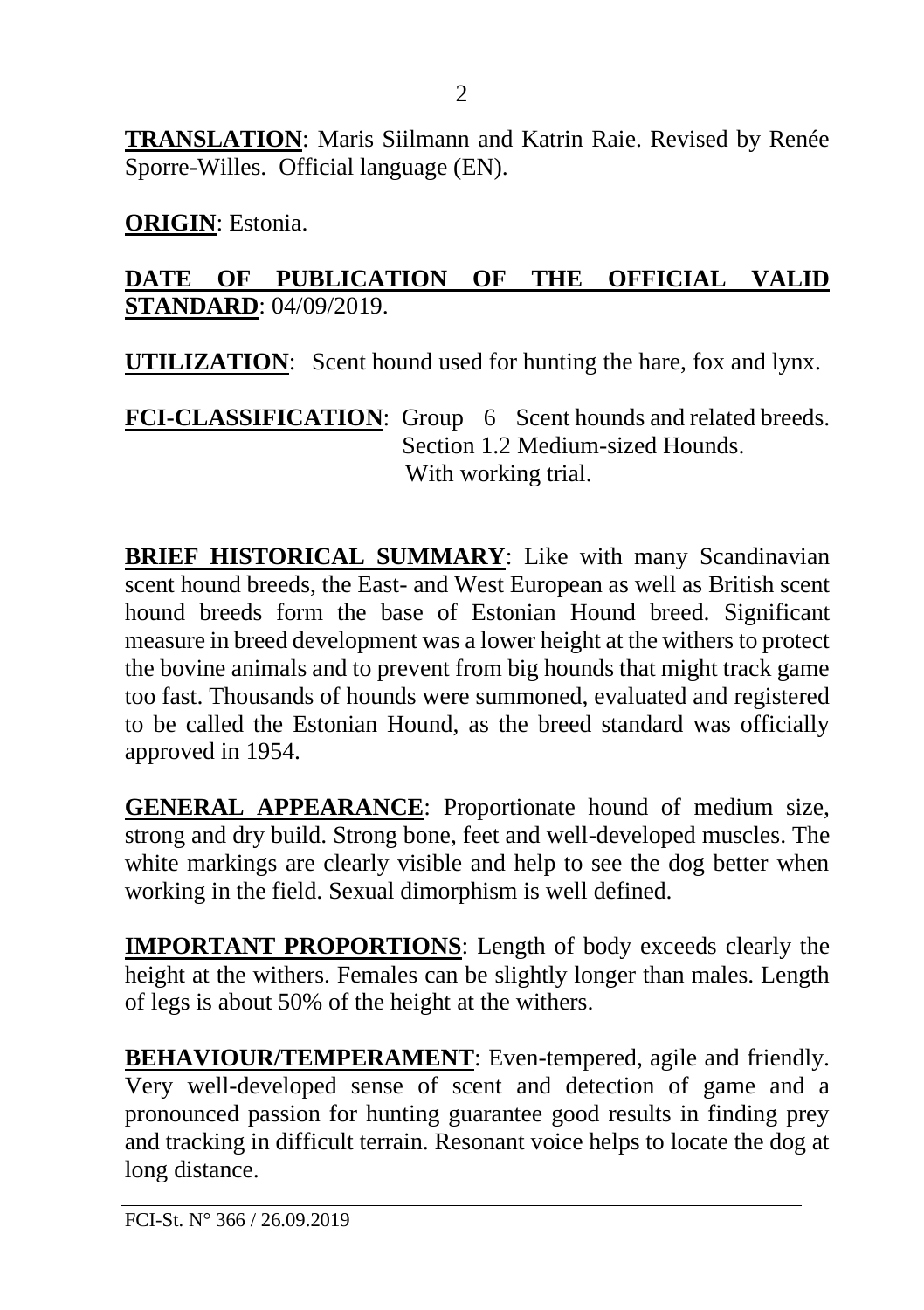**HEAD**: Seen from above, forms a blunt wedge, wider at the back and slightly tapering towards the muzzle.

#### CRANIAL REGION:

Skull: Moderate width, slightly curved. Superciliary arches well developed but not protruding.

Stop: Moderately pronounced, never steep.

#### FACIAL REGION:

Nose: Broad, totally black. Dogs with coat colour that has gold or tan patches can have lighter coloured nose, never liver brown.

Muzzle: Long, straight and in proportion to skull.

Lips: Dry, tight, not overhanging, no flap in the corner of mouth. Rims of lips totally pigmented.

Jaws/Teeth: Teeth are white and big. Jaws normally developed with full set of 42 teeth and a complete scissor bite, i.e. the upper teeth closely overlapping the lower teeth and set square to jaws. Level bite due to aging and wearing down of incisors undesirable.

Cheeks: Flat.

**EYES**: Slightly slanting, dark brown, rims dark.

**EARS**: Thin, hanging, set medium high, lying closely to cheeks, rounded edges and covered with short hair. When pulled towards the nose, reaching about half the length of muzzle.

**NECK**: Medium long and set moderately high, round in cross section, muscular, skin dry without folds.

#### **BODY**:

Withers: Rising above line of back.

Back: Level, broad and muscular.

Loin: Short, broad, arched and muscular.

Croup: Broad, of medium length, muscular and slightly sloping. Height at the croup 1-1.5 cm less than at the withers.

Chest: Oval, long and capacious, reaching down to elbow. Welldeveloped ribs.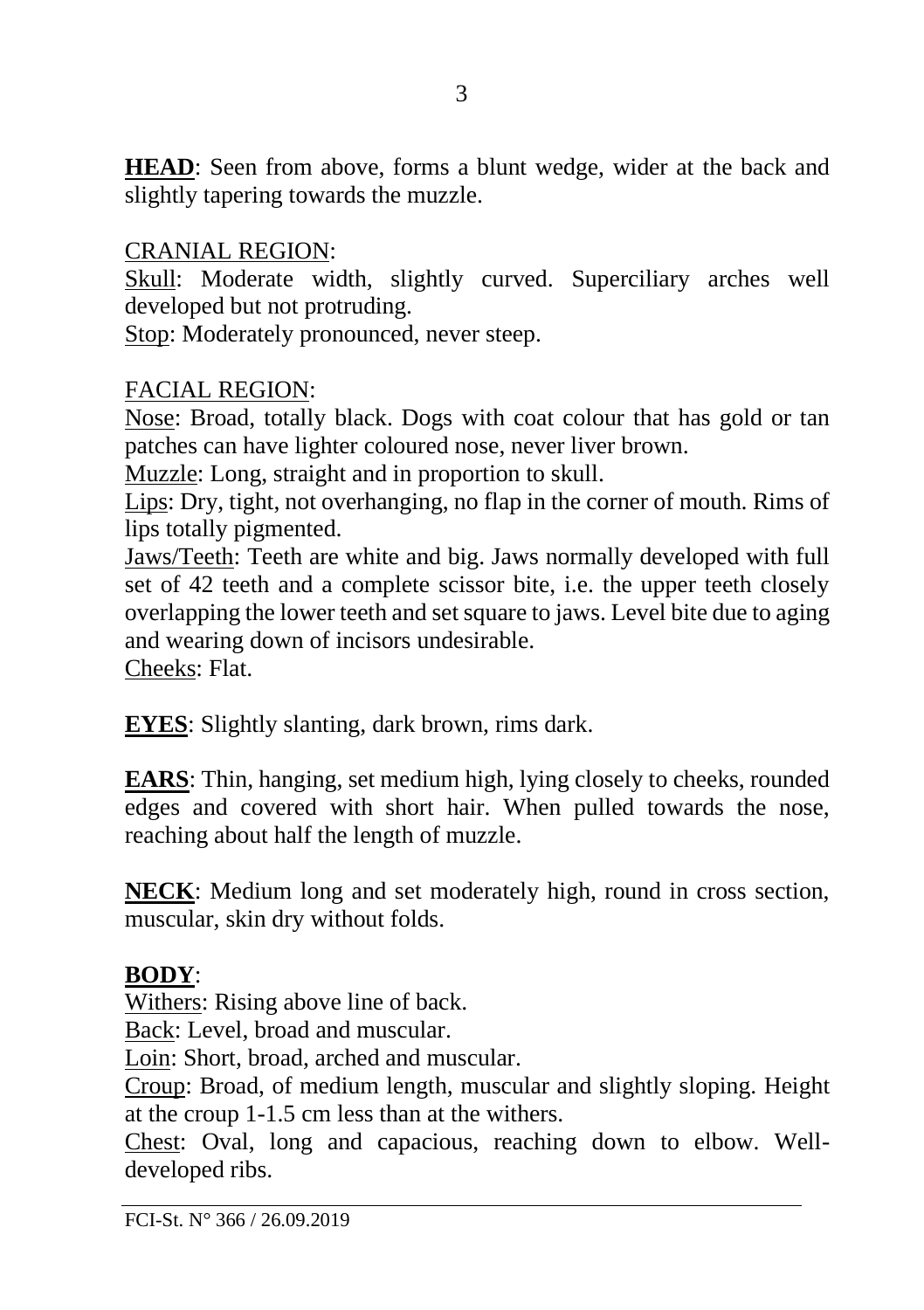Underline and Belly: Breastbone is long and belly only slightly tucked up.

**TAIL**: Saber form, thick at base, tapering slightly towards the end and reaching to the hocks. Active wagging when moving, base of tail must never be lifted above line of back.

# **LIMBS**

#### FOREQUARTERS:

General appearance: Dry, muscular with strong bone. Seen from front forelegs are straight and parallel. Length of legs is about 50% of the height at the withers.

Shoulder: The angulations at the shoulder joint is 115-120 degrees.

Elbow: Strong, close fitting, neither turning in nor out, but firmly laid back.

Forearm: Oval bone of medium length. Sturdy in relation to the body, i.e. neither fine nor too heavy and completely straight.

Metacarpus (Pastern): Broad, supple and almost straight.

Forefeet: Arched, oval and tight. Nails strong and turning downwards. Thick pads.

#### HINDQUARTERS:

General appearance: Dry, muscular with strong bone. Seen from behind the legs stand straight and parallel and seen from the side they are well angulated.

Thigh: Approximately of equal length to lower thigh.

Stifle (Knee): Strong, moderately bent and turning neither in nor out when moving.

Lower thigh: Approximately of equal length to thigh.

Metatarsus (Rear pastern): Of medium length, very strong and upright.

Hind feet: Arched, oval and tight. Nails strong and turning downwards. Thick pads.

**GAIT / MOVEMENT**: With good drive, free, straight-line, i.e. single tracking, flowing and smooth.

**SKIN**: Tight, but elastic and without folds.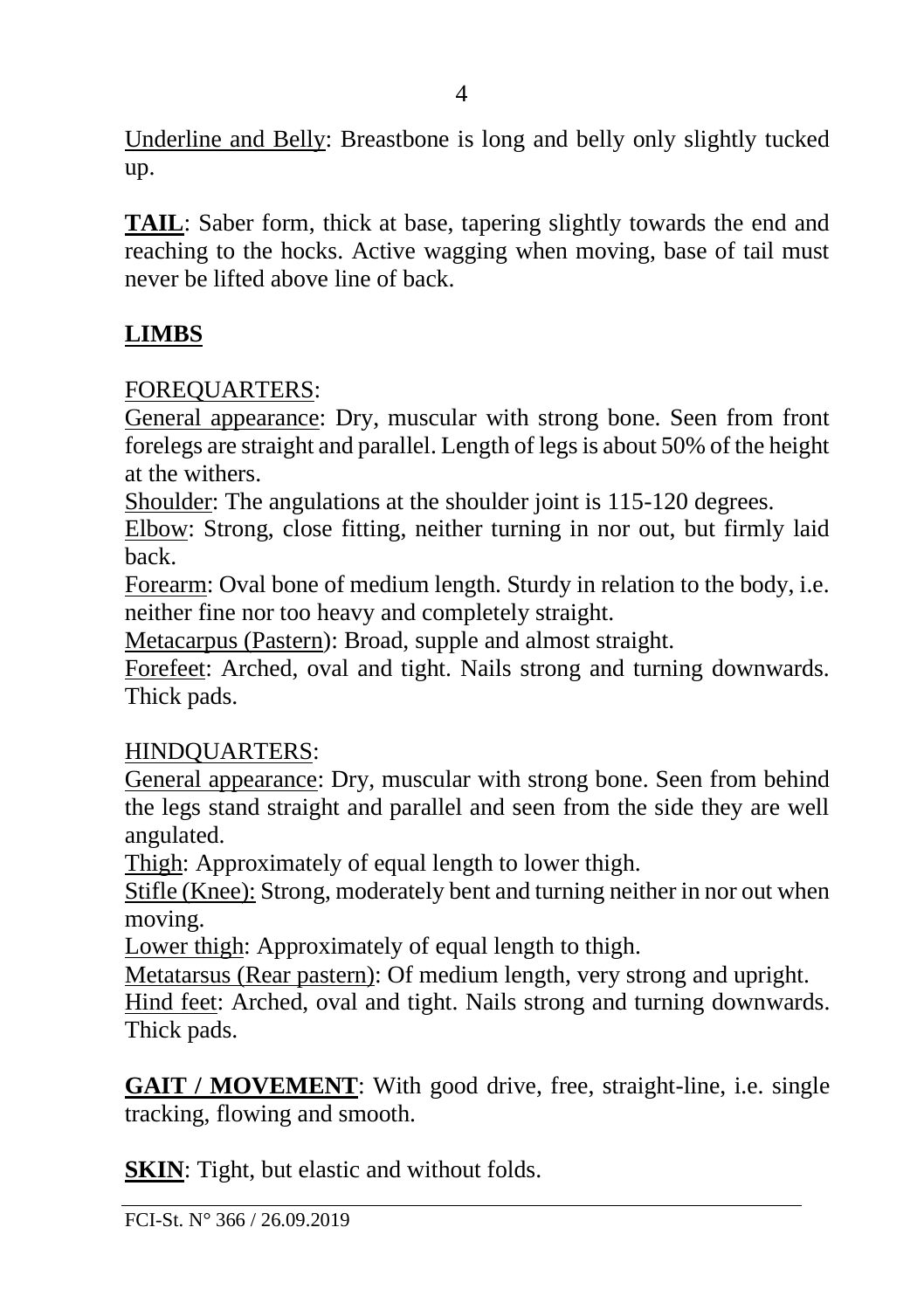# **COAT**:

Hair: Short, even, harsh and glossy. Moderate undercoat. Tail is covered with even dense hair in the whole length and therefore the tail looks thick. On tip of tail hair is somewhat shorter.

Colour: Typical colour is black patches with tan markings and vivid white markings (tricolour). The size of the patches is not limited. Lemon to golden-tan patches with no black is also allowed (bicolour). The patterns could be of various sizes and also form a saddle. The black, tan, or lemon coloured patches, with or without rich tan coloured rims, contrasting well to the white. The white markings should be on head, on the throat and chest stretching on to the belly. All feet and the tip of the tail must be white. All colours must be as bright as possible.

## **SIZE AND WEIGHT**:

Height at the withers: Males:  $45 - 52$  cm. Females:  $42 - 49$  cm.

**FAULTS**: Any departure from the foregoing points should be considered a fault and the seriousness with which the fault should be regarded should be in exact proportion to its degree and its effect upon the health and welfare of the dog and its ability to perform its traditional work.

## **SEVERE FAULTS**:

- Shy or over agitated.
- Too light or too heavy in build.
- Too short or too elongated in body, high in the rear.
- Coarse in head, flat or domed skull, rounded cheeks.
- Insufficiently pigmented nose, eye- or lip rims.
- Slightly overshot bite where incisors are not in contact.
- Ears too short or too thick, set on too high, not lying close to head or covered with long hair.
- Narrow chest, flat ribcage.
- Weak topline, steep croup.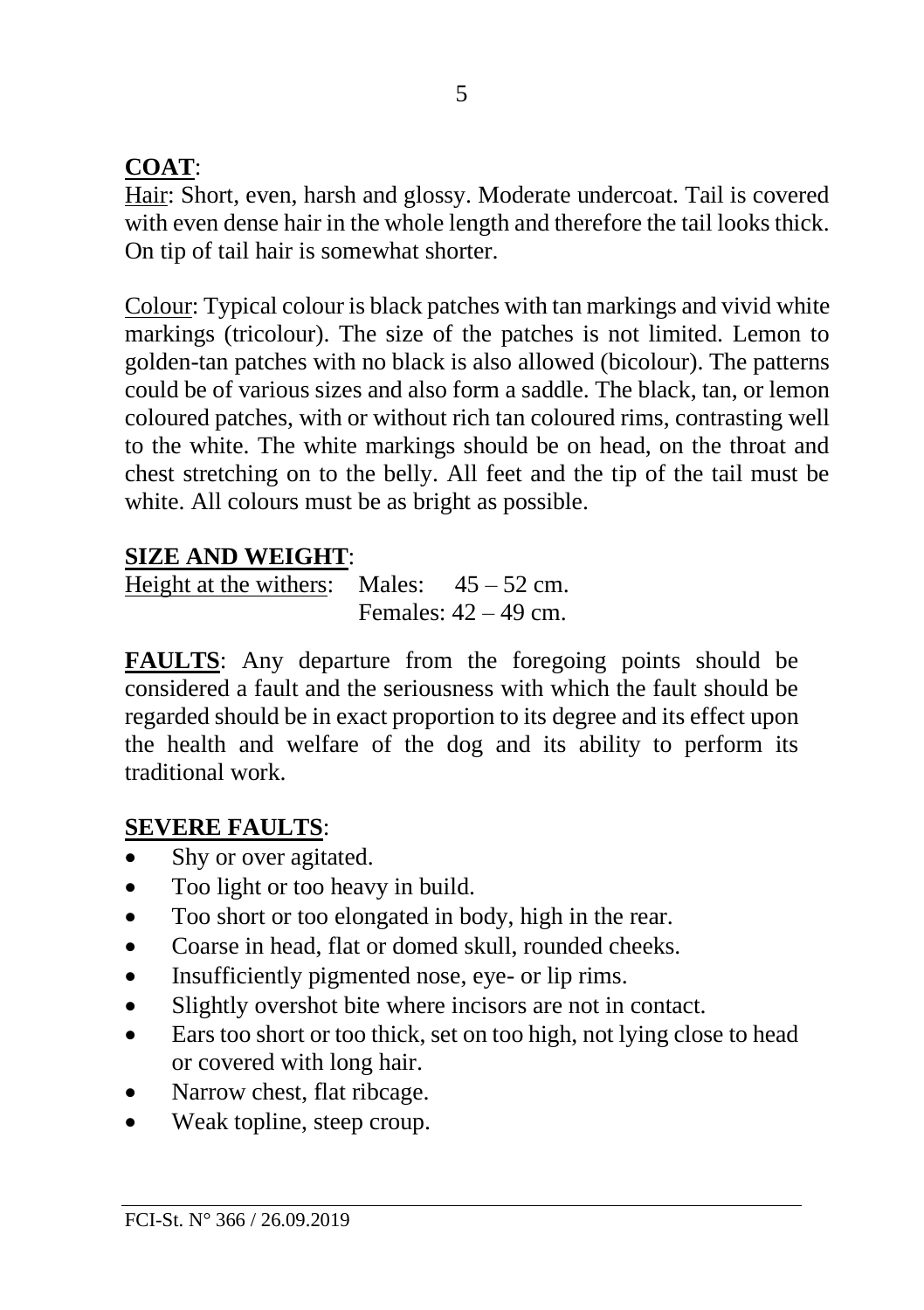- Tail too long (reaching more than 3 cm below hocks) or too short, carried upwards from base.
- Splayed toes or too long feet (hare-foot).
- Clearly wavy hair, lack of undercoat.
- Overmarked with white, evident black or tan ticking on white areas.

#### **DISQUALIFYING FAULTS**:

- Aggressive or overly shy dogs.
- Any dog clearly showing physical or behavioural abnormalities.
- Absence of sexual dimorphism.
- Size over the limits indicated by the standard.
- Overshot by 3 mm and more, or undershot bite.
- Eyes of different colour (heterochromia), wall eye (blue eye).
- Small, pricked or semi-pricked ears.
- Bent, or defect tail.
- Overmarked with black or tan colour, i.e. lack of white markings.
- Brown or coffee-coloured patches with liver pigmented nose.

## **N.B.**:

- Male animals should have two apparently normal testicles fully descended into the scrotum.
- Only functionally and clinically healthy dogs, with breed typical conformation should be used for breeding.